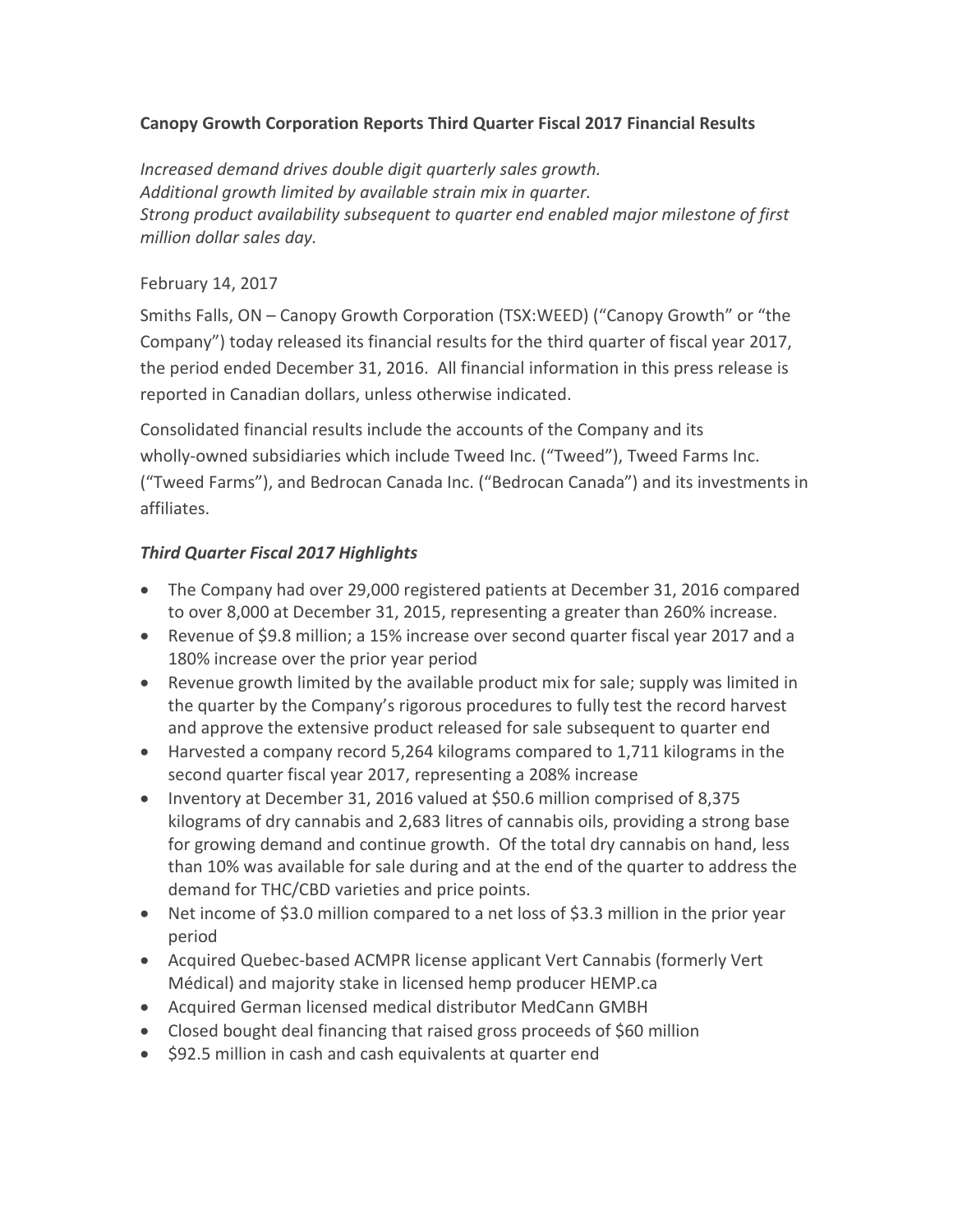#### *Subsequent to Third Quarter Fiscal 2017*

- Acquired 472,000 square foot and 42 acre property at 1 Hershey Drive, Smiths Falls, Ontario on January 13, 2017
- Closed acquisition of Mettrum Health Corp. ("Mettrum") on January 31, 2017
- Changed TSX trading symbol from CGC to WEED on the February 1, 2017

"The third quarter provided new opportunities and challenges for our business, with demand largely exceeding supply throughout the quarter," said Bruce Linton, Chairman & CEO. "A function of our growing patient base, the time required to move from a record harvest to sale, and an extensive phenotyping exercise to establish breeding stock and further elevate our product offering all resulted in constrained product available for sale during the quarter. The successful late-quarter harvest of the Tweed Farms facility running at full capacity has begun to ease supply constraints while at the same time we have introduced a new diversity of product into our online store under the Tweed, Leafs By Snoop and DNA Genetics banners, driving strong sales this month."

Added Linton, "the recent release of our first wave of new genetics and Tweed Farms product resulted in one million dollars of store sales in a single day, on February 1. That is a major milestone for Canopy. Two years ago, we had our first million dollar quarter, a year ago we had our first million dollar month, and now we have had our first million dollar day. It's definitely trending well."

Added Linton, "We continued to push the boundaries of our business during the quarter through multiple strategic accomplishments that will help drive our future growth. We worked to strengthen our market position in Canada with our move to acquire Mettrum and the acquisition of Vert Cannabis to establish a unique brand presence in Quebec. We also established a base of operations in Germany, a strategic future market for Canopy, with the purchase of cannabis distributor, MedCann GMBH."

## *Third Quarter Fiscal 2017 Revenue Review*

Revenue for the third quarter fiscal 2017 was \$9.8 million, a 15% increase over the second quarter fiscal 2017 in which revenue was \$8.5 million and an increase of 180% over the prior year period in which revenue was \$3.5 million. Revenue year-to-date in fiscal 2017 totaled \$25.2 million, an increase of 230% over the prior year period when revenue was \$7.7 million.During the third quarter fiscal 2017, Canopy Growth sold 1,245 kilograms and kilogram equivalents at an average price of \$7.36 per gram, up from 462 kilograms at an average price of \$7.34 per gram during the prior year period. Year-to-date, the Company has sold 3,399 kilograms and kilogram equivalents at an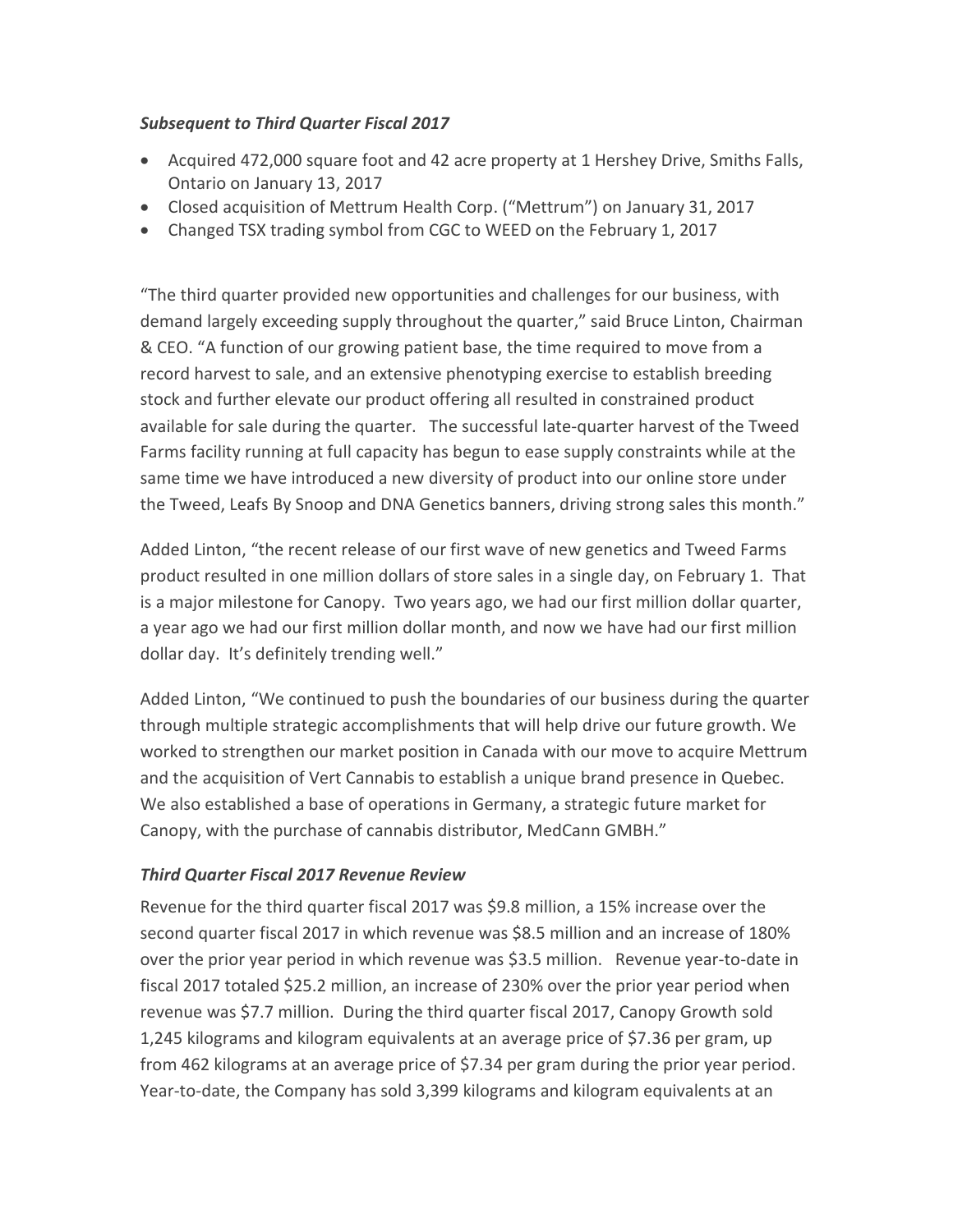average price of \$7.12 per gram compared to 996 kilograms at an average price of \$7.49 per gram in same period last year.

## *Third Quarter Fiscal 2017 Cost of Sales Review*

The recovery to cost of sales during the quarter ended December 31, 2016 was comprised of a non-cash unrealized gain on changes in the fair value of biological assets of \$18.1 million which was partially offset by inventory expensed of \$9.5 million and \$1.4 million for other production costs, for a net recovery to cost of sales of \$7.2 million. The recovery to cost of sales during the nine month period ended December 31, 2016 was comprised of a non-cash unrealized gain on changes in the fair value of biological assets of \$40.9 million, which was partially offset by the inventory expensed of \$24.6 million and other production costs of \$5.3 million for a net recovery to cost of sales of \$11.0 million.

## *Third Quarter Fiscal 2017 Gross Margin Review*

Gross margin for the third quarter fiscal 2017 was \$16.9 million, or 174% of revenue compared to \$2.8 million or 79% of revenue in the comparison period. Gross margin over year-to-date in fiscal 2017 was \$36.2 million or 144% of revenue compared to \$16.3 million or 213% of revenue in same period last year. Gross margin includes the unrealized gains on changes in fair value of biological assets.

# *Third Quarter Fiscal 2017 Adjusted Product Contribution Review*

The Company's "Adjusted Product Contribution"<sup>1</sup> is a Non-GAAP metric used by management which adjusts the reported gross margin by excluding the fair value measurements as required by IFRS and measures the cost of sales for the grams actually sold in the period. Management believes this measure provides useful information as it reflects the gross margin based on the Company's weighted average cost per gram from seed to sale against the grams sold.

The Adjusted Product Contribution in the third quarter of fiscal 2017 was \$6.7 million, or 68% of revenue compared to \$2.4 million, or 70% of revenue in the comparison period last year. Year-to-date, the Adjusted Product Contribution was \$16.3 million, or 65% of revenue compared to \$5.0 million or 65% of revenue in the prior year period.

# *Third Quarter Fiscal 2017 Operating Expense Review*

Sales and marketing expenses in the third quarter fiscal 2017 were \$3.8 million, or 39% of revenue, including non-cash share-based compensation of \$0.6 million related to previously issued escrowed shares. In comparison, sales and marketing expenses were \$1.4 million or 39% of revenue in the same period last year. Year-to-date, the sales and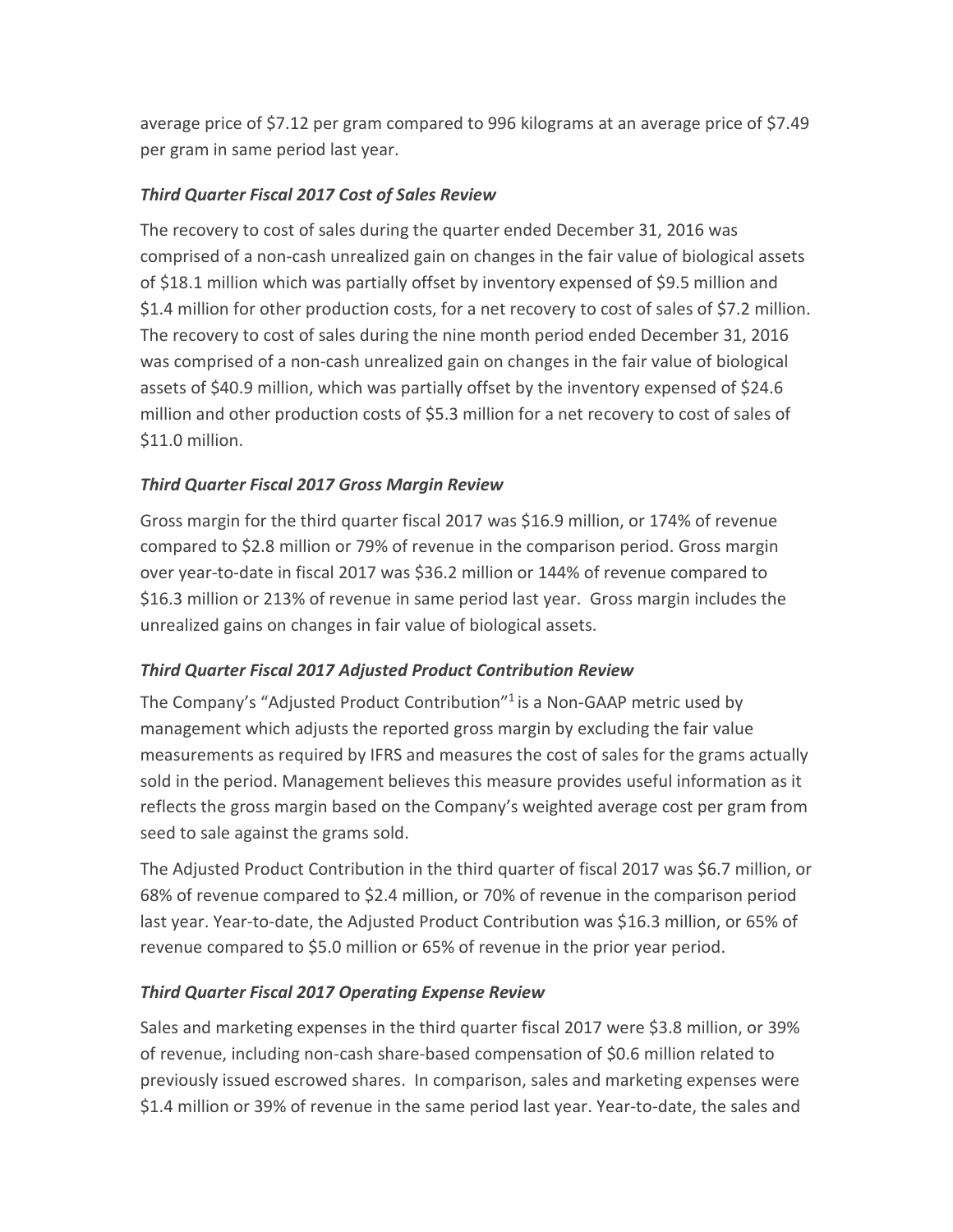marketing expenses were \$8.9 million or 35% of revenue compared to sales and marketing expenses of \$3.3 million or 43% of revenue in the prior year period. Year-todate sales and marketing expenses in fiscal 2017 include non-cash, share-based compensation of \$1.0 million related to previously issued escrowed shares and \$1.3 million in higher patient support payments directly attributed to patient growth. Also included are higher staff levels, costs associated with the Company's medical outreach program, branding programs and the expanding client care center.

General and Administrative ("G&A") expenses in the third quarter fiscal 2017 and 2016 were \$4.0 million and \$2.0 million, respectively. G&A expenses, as a percentage of revenue, continued a downward trend, decreasing from 56% in the third quarter fiscal 2016 to 42% of revenue in the third quarter fiscal 2017. Year-to-date, G&A expenses in were \$10.9 million or 43% or revenue. In comparison, G&A expenses were \$5.6 million or 73% of revenue, in the same period last year. The increase in G&A expenses over the nine months ended December 31, 2016 reflects the Company's growth and building of commercial capacity and capability. These costs include a full nine months of Bedrocan operations, amounting to an increase of \$1.5 million over the prior year period, fees related to the Company's graduation to the TSX in the amount of \$0.4 million, higher audit and professional services fees of \$0.3 million, and higher finance charges such as credit card payment processing fees of \$0.3 million due to increased sales activity. G&A expenses during the nine-months ended December 31, 2016 also included higher employee compensation related expenses due to increased staff levels, one-time employee compensation related expenses, and extensive use of consultants, legal and advisory services in merger and acquisition activities and in expanding and commercializing the Company's operations and facility costs at Tweed, Tweed Farms and Bedrocan. In addition, compliance costs associated with meeting Health Canada requirements, as well as other public company related expenses including related professional fees were included.

## *Third Quarter Fiscal 2017 Earnings Review*

Net income in the third quarter fiscal 2017 was \$3.0 million or \$0.03 per basic share and \$0.02 per diluted share compared to a net loss of \$3.3 million or \$0.04 per basic and diluted share in the comparative period last year.

Year-to-date, the Company recorded net income of \$4.5 million or \$0.04 per basic and diluted share, compared to net income of \$1.6 million or \$0.02 per basic and diluted share.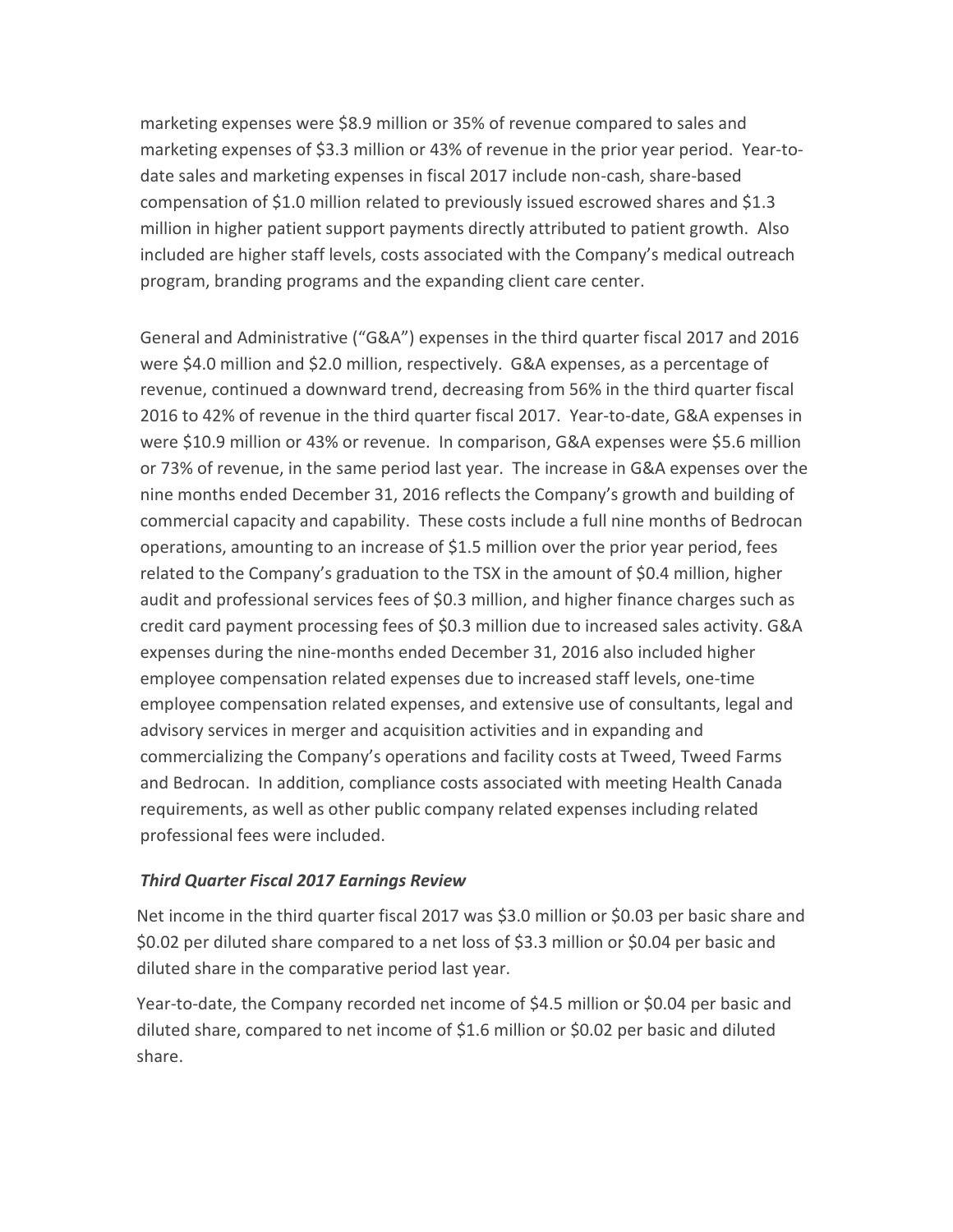## *Third Quarter Fiscal 2017 Adjusted EBITDA*

The Company's "Adjusted EBITDA"<sup>2</sup> is a Non-GAAP metric used by management which is Income (loss) from operations, as reported, before interest, tax, and adjusted for removing other non-cash items, including the stock based compensation expense, depreciation, and the non-cash effects of accounting for biological assets and inventories, and further adjusted to remove acquisition related costs. Management believes Adjusted EBITDA is a useful financial metric to assess its operating performance on a cash basis before the impact of non-cash items and acquisition activities.

Adjusted EBITDA in the third quarter fiscal 2017 amounted to a loss of \$4.6 million compared to a loss of \$3.6 million in the same period last year. In the nine-months ended December 31, 2016, the Company's Adjusted EBITDA amounted to a loss of \$11.7 million. In the nine-months ended December 31, 2015, the Company's Adjusted EBITDA amounted to a loss of \$9.7 million.

## *Third Quarter Fiscal 2017 Balance Sheet Review*

At December 31, 2016, the Company's cash, comprised of cash and cash equivalents totaled \$92.5 million, representing an increase of \$77.1 million from March 31, 2016, principally due to the equity raised through to December 31, 2016.

Inventory at December 31, 2016 amounted to \$50.6 million (March 31, 2016 - \$22.2 million) and biological assets amounted to \$5.3 million (March 31, 2016 - \$5.3 million), together totaling \$55.9 million (March 31, 2016 - \$27.5 million). At December 31, 2016, the Company held 8,375 kilograms of dry cannabis and 2,683 L of cannabis oils. Included in the dry cannabis quantities was 711 kilograms available for sale in the Company's on-line stores, 3,809 kilograms in process of finishing or awaiting approval for sale and 3,855 kilograms held for extraction. Dry cannabis inventory held for extraction is expected to be rapidly converted to oils and capsules when the new AES industrial capacity extraction equipment is fully commissioned and capsules are approved for sale by Health Canada.

The Unaudited Condensed Interim Consolidated Financial Statements and Management's Discussion and Analysis documents for the three and nine months ended December 31, 2016 have been filed with SEDAR and are available on www.sedar.com. The basis of financial reporting in the Unaudited Condensed Interim Consolidated Financial Statements and Management's Discussion and Analysis documents is in thousands of Canadian dollars, unless otherwise indicated.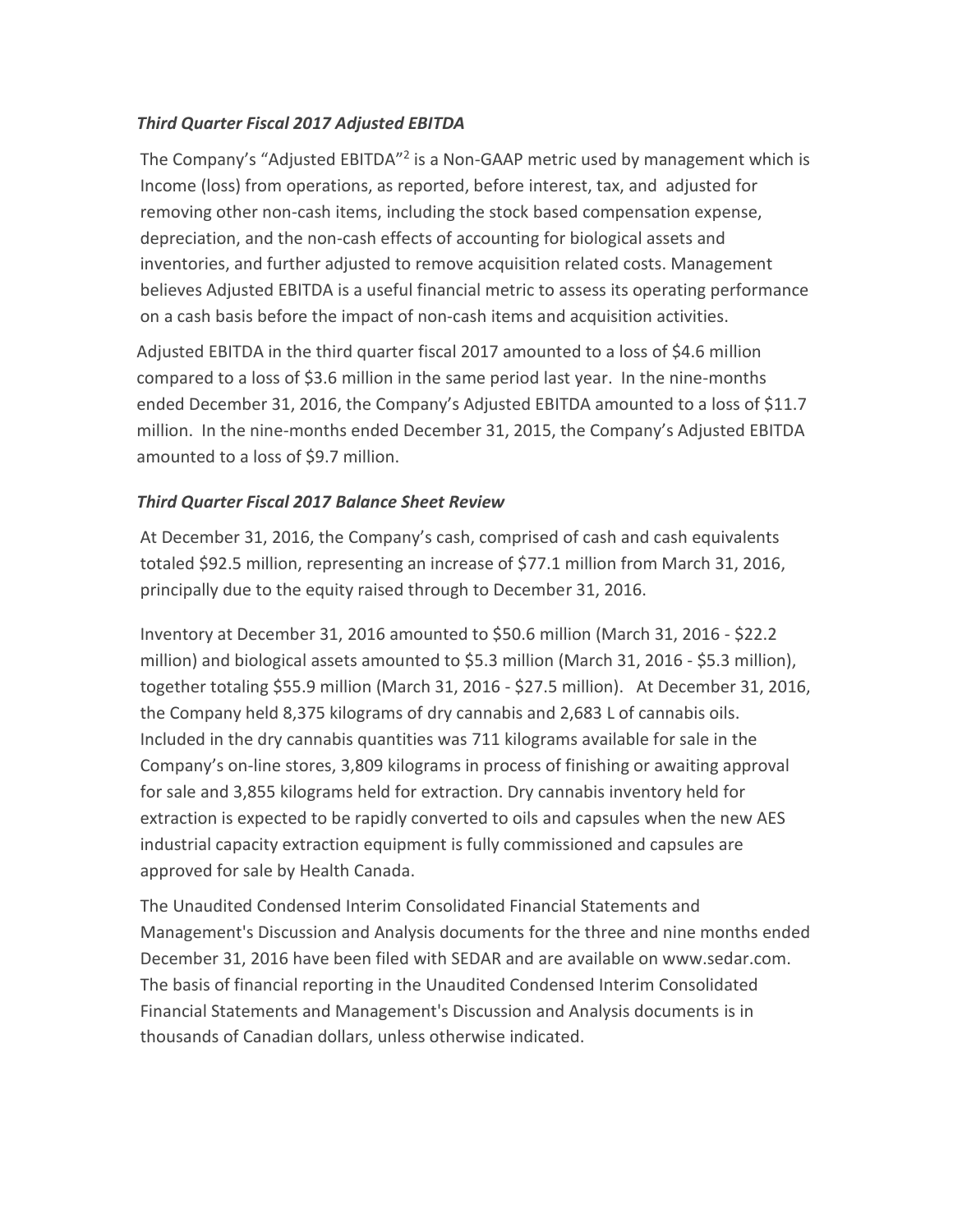*Note 1: The Adjusted Product Contribution is a non-GAAP financial measure that does not have any standardized meaning prescribed by IFRS and may not be comparable to similar measures presented by other companies. The Adjusted Product Contribution is reconciled and explained in Management's Discussion & Analysis under "Adjusted Product Contribution (Non-GAAP Measure)", a copy of which has been filed today on [www.sedar.com.](http://www.sedar.com/)*

*Note 2: The Adjusted EBITDA is a non-GAAP financial measure that does not have any standardized meaning prescribed by IFRS and may not be comparable to similar measures presented by other companies. The Adjusted EBITDA is reconciled and explained in Management's Discussion & Analysis under "Adjusted EBITDA (Non-GAAP Measure)", a copy of which has been filed today on [www.sedar.com.](http://www.sedar.com/)*

#### *Webcast and Conference Call Information*

Canopy Growth will host a conference call and audio webcast with Bruce Linton, CEO and Tim Saunders, CFO at 8:30 AM Eastern Time today.

Webcast Information A live audio webcast will be available at: http://event.on24.com/r.htm?e=1350656&s=1&k=1C4DF1B689538C61DF6BF810ECC1EEEE

Calling Information Toll Free Dial-In Number: 1-888-231-8191 International Dial-In Number (647) 427-7450 Conference ID: 55425439

Replay Information A replay of the call will be accessible by telephone until 11:59 PM ET on March 14, 2017. Toll Free Dial-in Number: 1-855-859-2056 Replay Password: 55425439

## **About Canopy Growth Corporation**

Canopy Growth is a world-leading diversified cannabis company, offering diverse brands and curated cannabis strain varieties in dried and oil extract forms. Through its wholly-owned subsidiaries, Canopy Growth operates numerous state-of-the-art production facilities with over half a million square feet of indoor and greenhouse production capacity. Canopy Growth has established partnerships with leading sector names in Canada and abroad. For more information visit [www.canopygrowth.com.](http://www.canopygrowth.com/)

#### **Notice Regarding Forward Looking Statements**

This news release contains forward-looking statements. Often, but not always, forward-looking statements can be identified by the use of words such as "plans", "expects" or "does not expect", "is expected", "estimates", "intends", "anticipates" or "does not anticipate", or "believes", or variations of such words and phrases or state that certain actions, events or results "may", "could", "would", "might" or "will" be taken, occur or be achieved. Forward-looking statements involve known and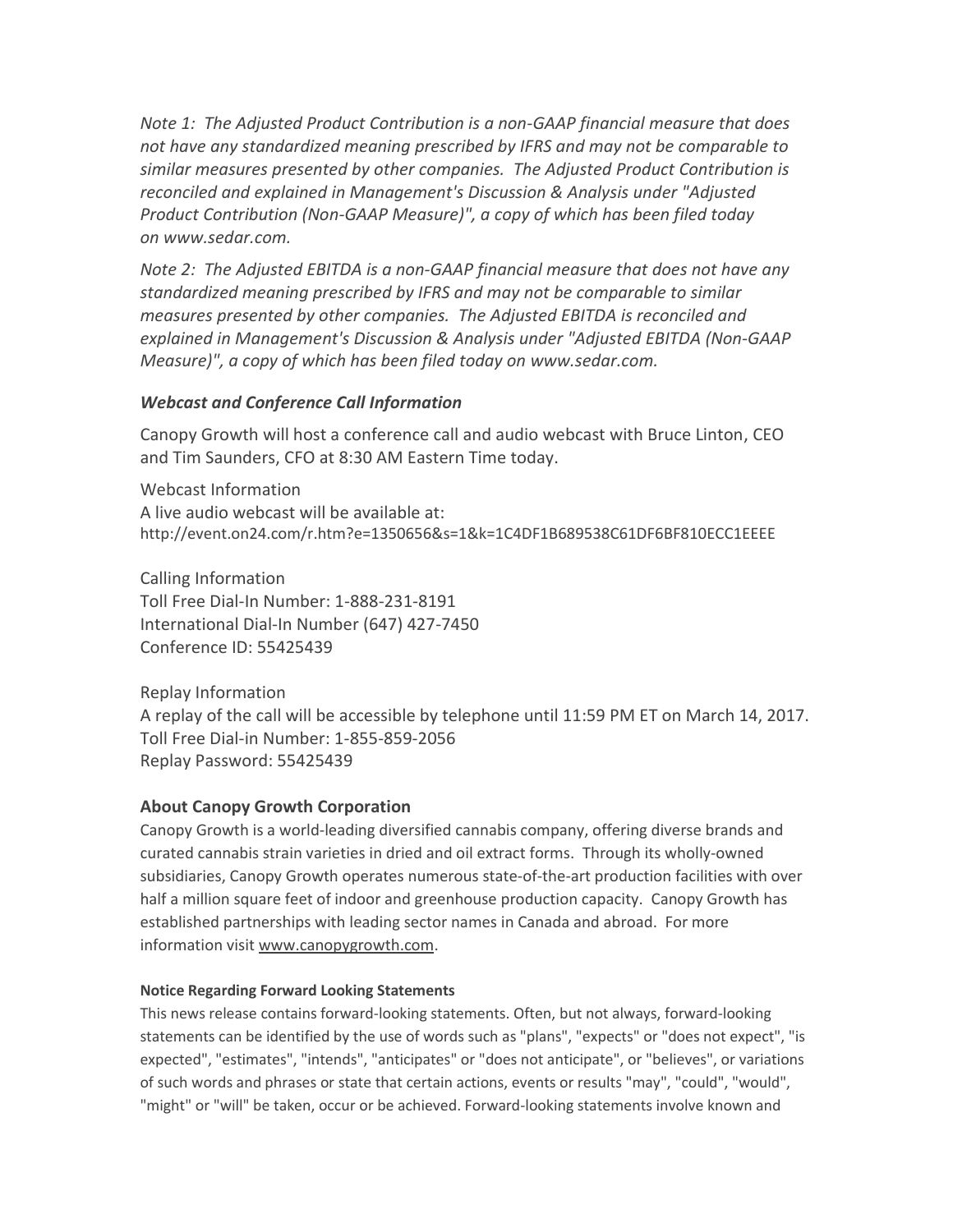unknown risks, uncertainties and other factors which may cause the actual results, performance or achievements of Canopy Growth Corporation and its subsidiaries to be materially different from any future results, performance or achievements expressed or implied by the forward-looking statements. Examples of such statements include future operational and production capacity, the impact of enhanced infrastructure and production capabilities, and forecasted available product selection. The forward-looking statements included in this news release are made as of the date of this news release and Canopy Growth Corporation does not undertake an obligation to publicly update such forward-looking statements to reflect new information, subsequent events or otherwise unless required by applicable securities legislation. Neither the TSX Exchange nor its Regulation Services Provider (as that term is defined in policies of the TSX Exchange) accepts responsibility for the adequacy or accuracy of this release.

Contact: Tyler Burns Investor Relations Canopy Growth Corporation [Tyler.burns@canopygrowth.com](mailto:Tyler.burns@canopygrowth.com) 1-855-558-9333 ex 122

Director: Bruce Linton [tmx@tweed.com](mailto:tmx@tweed.com) [tmx@canopygrowth.com](mailto:tmx@canopygrowth.com)